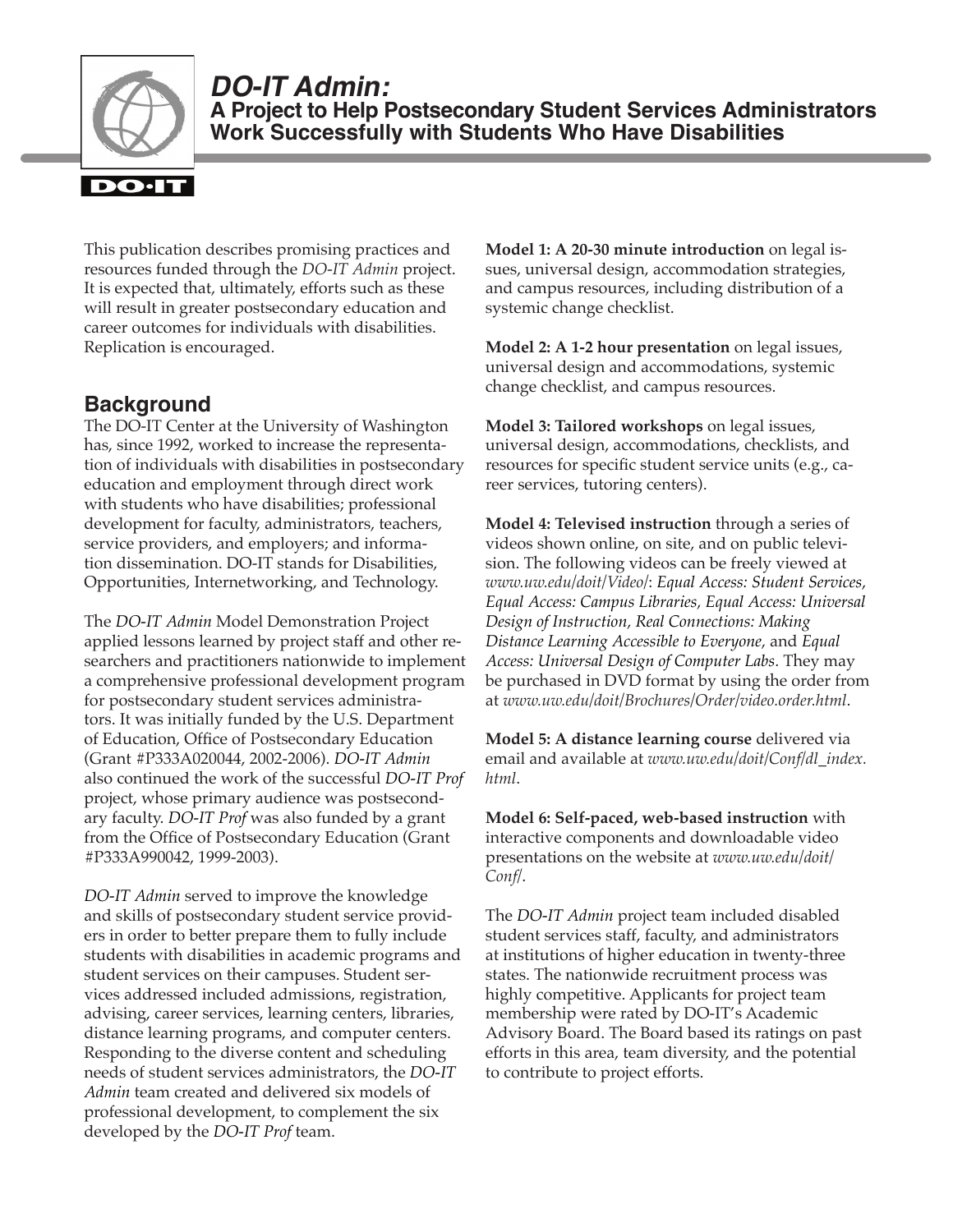Project team members conducted focus groups with student services administrators and students with disabilities to explore the means of increasing accessibility for students with disabilities in student services offices. Team members also participated in annual three-day collaborative meetings in Seattle. At the working meetings, team members discussed student service administrator professional development and technical support issues and strategies, created professional development materials, made data collection plans, and developed project timelines for their home institutions.

Project team members chose institutional partners in their states. If a team member was from a four-year institution, the partner school was a community or technical college; if the team member is from a community or technical college, the partner school was a four-year school. The partner school had demographics (e.g., racial and ethnic diversity, size, location) that are different than those of the project team institution. At the team member campus and partner campus, professional development programs were delivered, materials were disseminated, and strategies for providing additional technical assistance to student service administrators and faculty were explored.

*DO‑IT Admin* staff created and disseminated a comprehensive set of multimedia materials that can help campuses create more accessible student services. Titled *Students with Disabilities and Campus Services: Building the Team*, these materials are freely available online at *[www.uw.edu/doit/Brochures/Training/](http://www.uw.edu/doit/Brochures/Training/)* or purchased using the order from at *[www.uw.edu/doit/](http://www.uw.edu/doit/Brochures/Order/video.order.html) [Brochures/Order/video.order.html](http://www.uw.edu/doit/Brochures/Order/video.order.html)*. All project materials, including online resources, videos, and printed materials, are offered in formats that are readily accessible by individuals with disabilities. Permission to copy and further distribute project products is granted for noncommercial educational purposes as long as the source is acknowledged. *DO‑IT Admin* efforts continued as part of a subsequent project, *AccessCollege* (*[www.uw.edu/doit/Brochures/Academics/](http://www.uw.edu/doit/Brochures/Academics/access_college.html) [access\\_college.html](http://www.uw.edu/doit/Brochures/Academics/access_college.html)*).

This project made student services more accessible to students with disabilities.

## **Postsecondary Website**

The *DO‑IT Admin* project created two websites to complement *The Faculty Room* created in the *DO‑IT Prof* project. The collection, which can be found by selecting *AccessCollege* from *[www.uw.edu/doit/](http://www.uw.edu/doit/)*, includes *The Faculty Room* (*[www.uw.edu/doit/Faculty/](http://www.uw.edu/doit/Faculty/)*) for faculty and academic administrators, *The Student Services Conference Room* (*[www.uw.edu/doit/](http://www.uw.edu/doit/Conf/) [Conf/](http://www.uw.edu/doit/Conf/)*) for campus service administrators, and *The Board Room* (*[www.uw.edu/doit/Board/](http://www.uw.edu/doit/Board/)*) for high-level administrators.

Within these comprehensive websites are guidelines, checklists, and other information that lead to more accessible postsecondary courses and programs.

## **DO‑IT Admin Team**

Sheryl Burgstahler, Ph.D., directs *DO-IT Admin* activities. Members of the original *DO‑IT Admin* team and their partner institutions were:

Alice Anderson **University of Wisconsin-Madison** Madison, Wisconsin Partner: Jackey Higby Thomas Madison Area Technical College Madison, Wisconsin

Beatrice Awoniyi **Florida State University** Tallahassee, Florida

Meryl Berstein **Johnson and Wales University** Providence, Rhode Island Partner: Tracy Karasinski Community College of Rhode Island Warwick, Rhode Island

Sharon Bittner **Des Moines Area Community College** Ankney, Iowa

Deborah Casey-Powell **Florida Atlantic University** Port St. Lucie, FL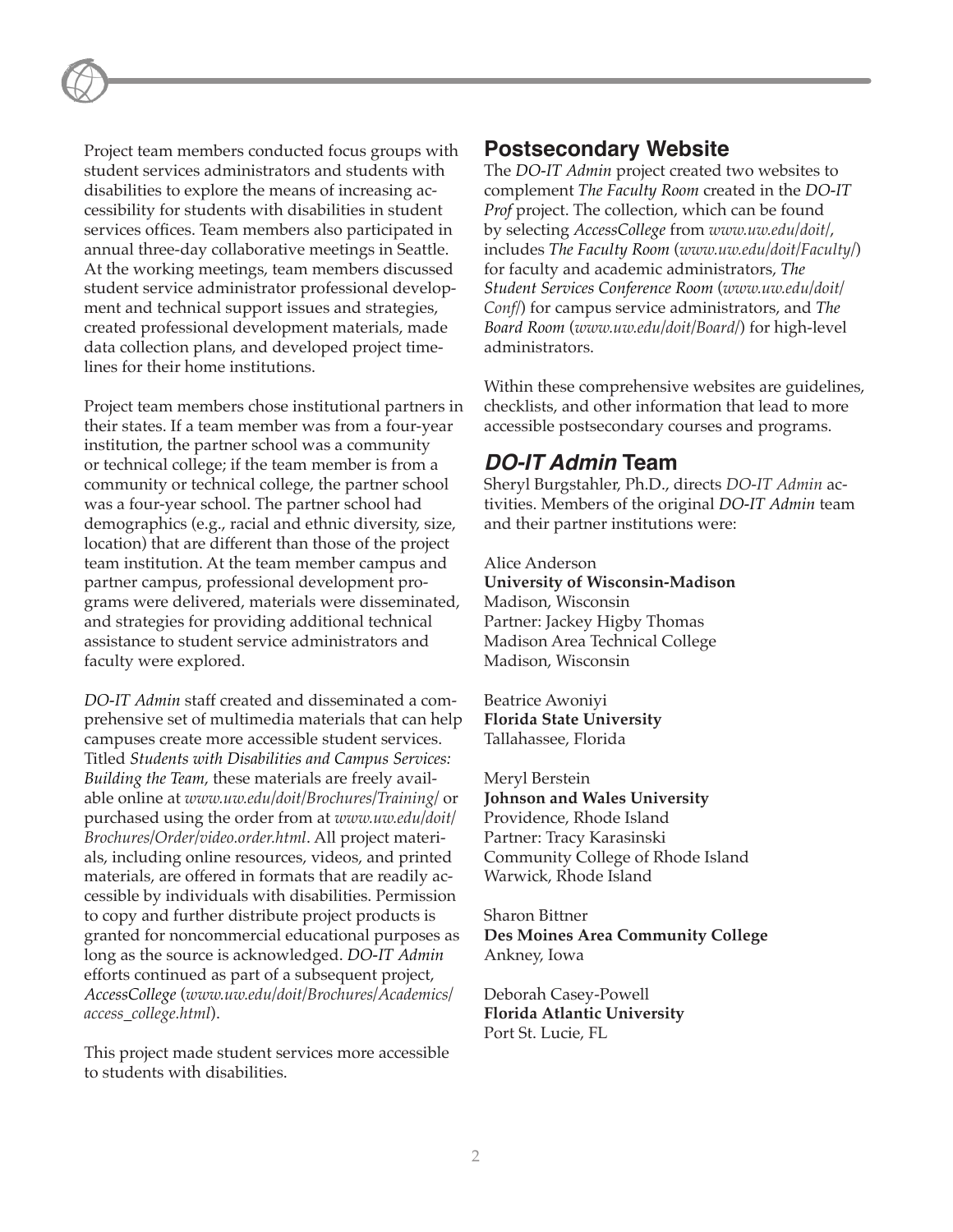Rosemary Coffman **Lee College** Baytown, Texas Partner: Jean Ashmore Rice University Houston, Texas

Jane Furr Davis **Hunter College** New York, New York Partner: Columbia-Greene Community College Hudson, New York

Jill Douglass **Santa Fe Community College** Santa Fe, New Mexico Partner: Donna Collins College of Sante Fe Santa Fe, New Mexico

Jim Gorske **University of South Carolina Spartanburg** Spartanburg, South Carolina Partner: Sharon Bellwood Greenville Technical College Greenville, South Carolina

Pam Griffin **University of Minnesota, Duluth** Duluth, Minnesota Partner: Anita Hanson Fond Du Lac Tribal and Community College Cloquet, Minnesota

Grace T. Hanson **Mt. San Antonio College** Walnut, California Partner: Dave Sanfilippo California State University Long Beach, Long Beach, California

Nancy Hart **Lane Community College** Eugene, Oregon Partner: Margaret Dibb Southern Oregon University Ashland, Oregon

Dyane Haynes **University of Washington, Seattle** Seattle, WA Partner: Richard Okomoto Seattle University Seattle, Washington

Elaine High, or John Pedraza **Michigan State University** East Lansing, Michigan Partner: Scott Hickman North Central Michigan College Petoskey, Michigan

Richard Jones **Arizona State University** Tempe, Arizona Partner: Steve Schroeder South Mountain Community College Phoenix, Arizona

R. Scott Laurent **University of Missouri-Kansas City** Kansas City, Missouri Partner: Mary Ellen Jenison Longview Community College Lee's Summit, Missouri

Rodney Pennamon **Georgia State University** Atlanta, Georgia Partner: Carolyn Swindle Gainsville College Oakwood, Georgia

Patricia Richter **Kutztown University** Kutztown, Pennsylvania Partner: Lehigh Carbon Community College Schnecksville, Pennsylvania

Sharon Robertson **University of Tennessee, Martin** Martin, Tennessee Partner: Fred Deaton Jackson State Community College Jackson, Tennessee